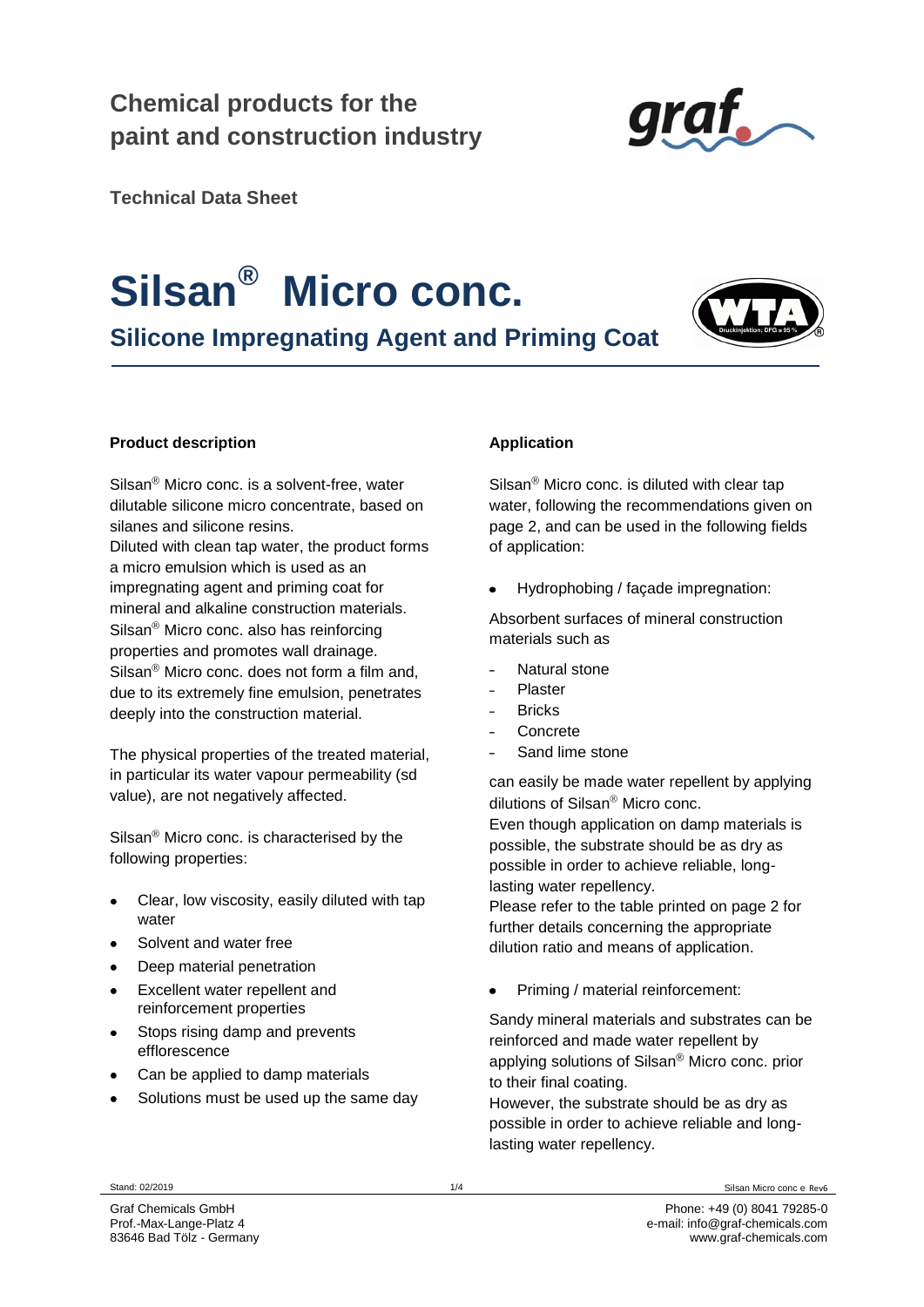Recommended dilution ratios and means of application are shown in the table on page 2.

Wall draining:

 $\text{Silsan}^{\circledR}$  Micro conc. is primarily used for wall draining by means of drill hole injection according to the WTA Guideline 4-4-04D. Silsan $^{\circledR}$  Micro conc. is WTA certified to be used as a damp proof course, injected under pressure, at a dilution ratio of 1:9 and at wall moisture levels of up to 95%.

When applied in this way, the product forms a barrier inside the wall, which protects the entire building from rising damp.

In order to achieve best results, the wall should be fully saturated with the micro emulsion in the area of injection. The ready-to-use solution of Silsan $^{\circledR}$  Micro conc. is injected into the wall or brickwork through drilled holes. At dry to slightly moist walls, pressureless injection is adequate Due to the low viscosity and the fine molecular structure of the diluted emulsion, deep penetration into the capillaries of the wall is guaranteed.

In the case of moist walls and brickwork, the product must be injected under pressure up to 5 bars in order to achieve the same effectiveness.

The injection holes are usually drilled at ground level (outside) or at floor level (inside), the

distance between the boreholes should be approx. 12 cm. The drilling depth of the boreholes should be approx. 5 cm shorter than the thickness of the wall and they should be cleared of dust before injection.

In order to achieve optimum results, solutions made with Silsan<sup>®</sup> Micro conc. must generally be used within the same day, in all fields of application.

#### **Storage stability**

The packages must not be exposed to direct sunlight.

Although the product is not frost-sensitive, we recommend a storage temperature within a range of  $+5$  to  $+25$  °C.

In originally sealed containers, Silsan $^{\circledR}$  Micro conc. may be stored for a maximum of 12 months after the date of delivery.

Even after shelf life has expired, the product isn't necessarily unfit for use. However, in such case, we highly recommend to inspect the product regarding a potential infestation of bacteria and fungus.

| <b>Field of application</b>           | Dilution ratio* of<br>Silsan <sup>®</sup> Micro conc.: water | Way of application                                                                                    |
|---------------------------------------|--------------------------------------------------------------|-------------------------------------------------------------------------------------------------------|
| Hydrophobing /<br>façade impregnation | 10:90                                                        | Rolling, painting or airless spraying                                                                 |
| Priming /<br>material reinforcement   | 6:94                                                         | Rolling, painting or airless spraying                                                                 |
| Wall draining                         | 10:90                                                        | Borehole injection;<br>pressureless for dry to slightly moist<br>walls, with pressure for moist walls |

*Field of application incl. recommended dilution ratios and means of application*

 $*$  to prepare the solution, pour Silsan<sup>®</sup> Micro conc. into cold, clean tap water. After the mixture has been stirred briefly, an opalescent micro emulsion will result.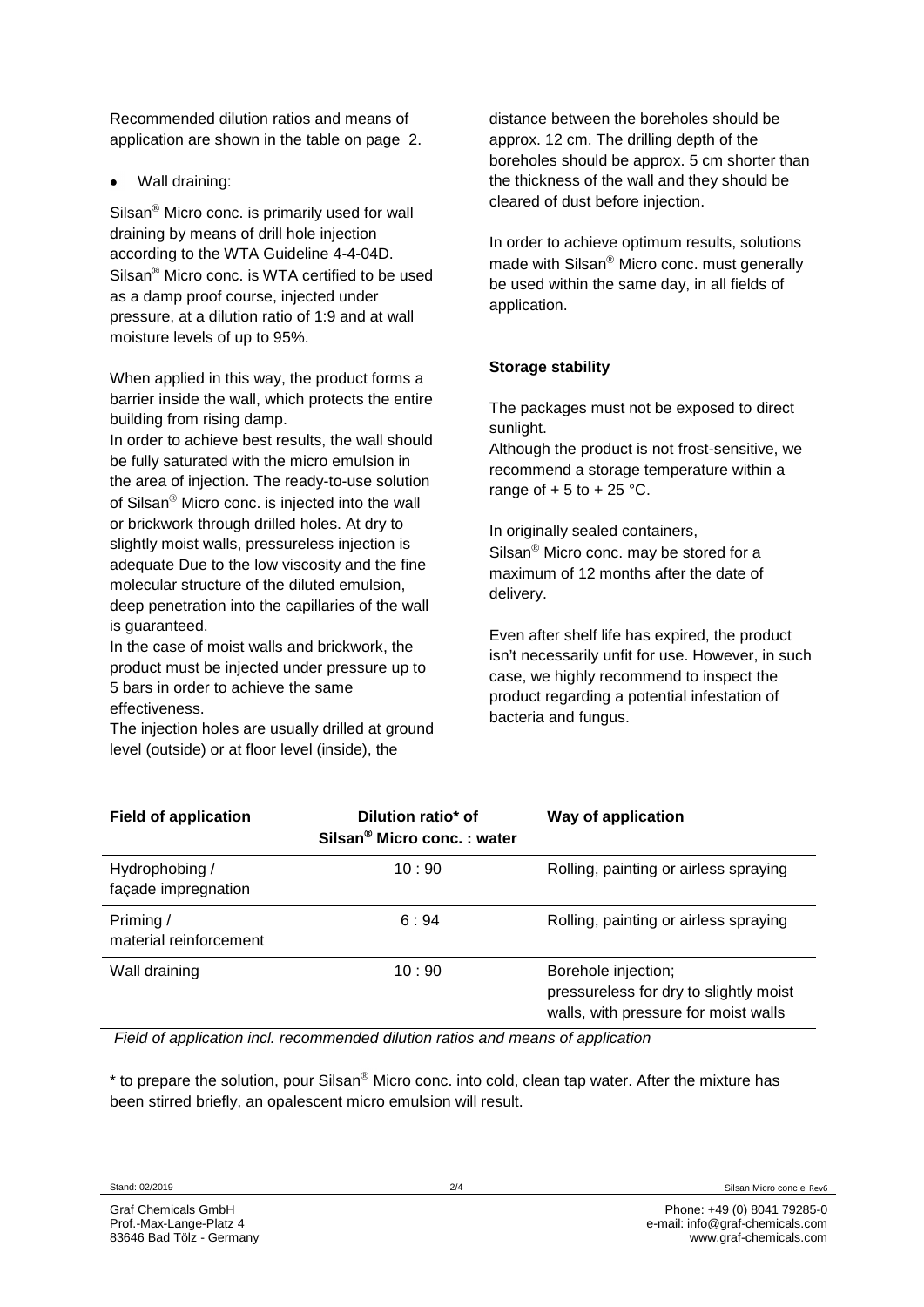#### **Product properties of Silsan® Micro conc.**

| <b>Properties</b>             | Value                                          |
|-------------------------------|------------------------------------------------|
| Composition                   | water dilutable concentrate based on silicone- |
|                               | oligomers and silicone resins                  |
| Appearance                    | clear liquid, light yellow to yellow-orange**  |
| Active content                | 100 %                                          |
| Type of solvent               | solvent-free                                   |
| Solubility                    | water dilutable                                |
| Flash point                   | $>23$ °C                                       |
| Viscosity (at $20^{\circ}$ C) | $< 100$ cSt                                    |
| Density (at 20°C)             | approx. 0.9 g/ccm                              |
| pH-value                      | 5 (1:9 in water)                               |
| Packaging                     | plastic canister, 5 kg, 10 kg, 30 kg           |
|                               | metal drum 180 kg                              |
| Storage stability             | approx. 12 months at $+$ 5 to $+$ 25 °C        |

#### **Note:**

These figures are only intended as a guide and should not be used in preparing specifications.

\*\* Typically, the product changes its colour shade from light yellow to yellow-orange during storage. This effect is well-known and typical for this kind of product, and is no indication of an impairment of quality.

#### *Special storage and recommendations for use:*

- Store the product in a cool, dark place  $\bullet$
- In order to prevent contamination with bacteria and fungus spores from the ambient air, the containers should only be opened to remove the product required and be subsequently closed once more. In particular when using plastic drums, see that no dust or dirt from the atmosphere falls into the open drum.

Close the drum immediately after the product has been taken out.

- When a dipper is used, it must be cleaned thoroughly before immersion.
- Once the containers have been opened, use up the complete contents as quickly as possible.